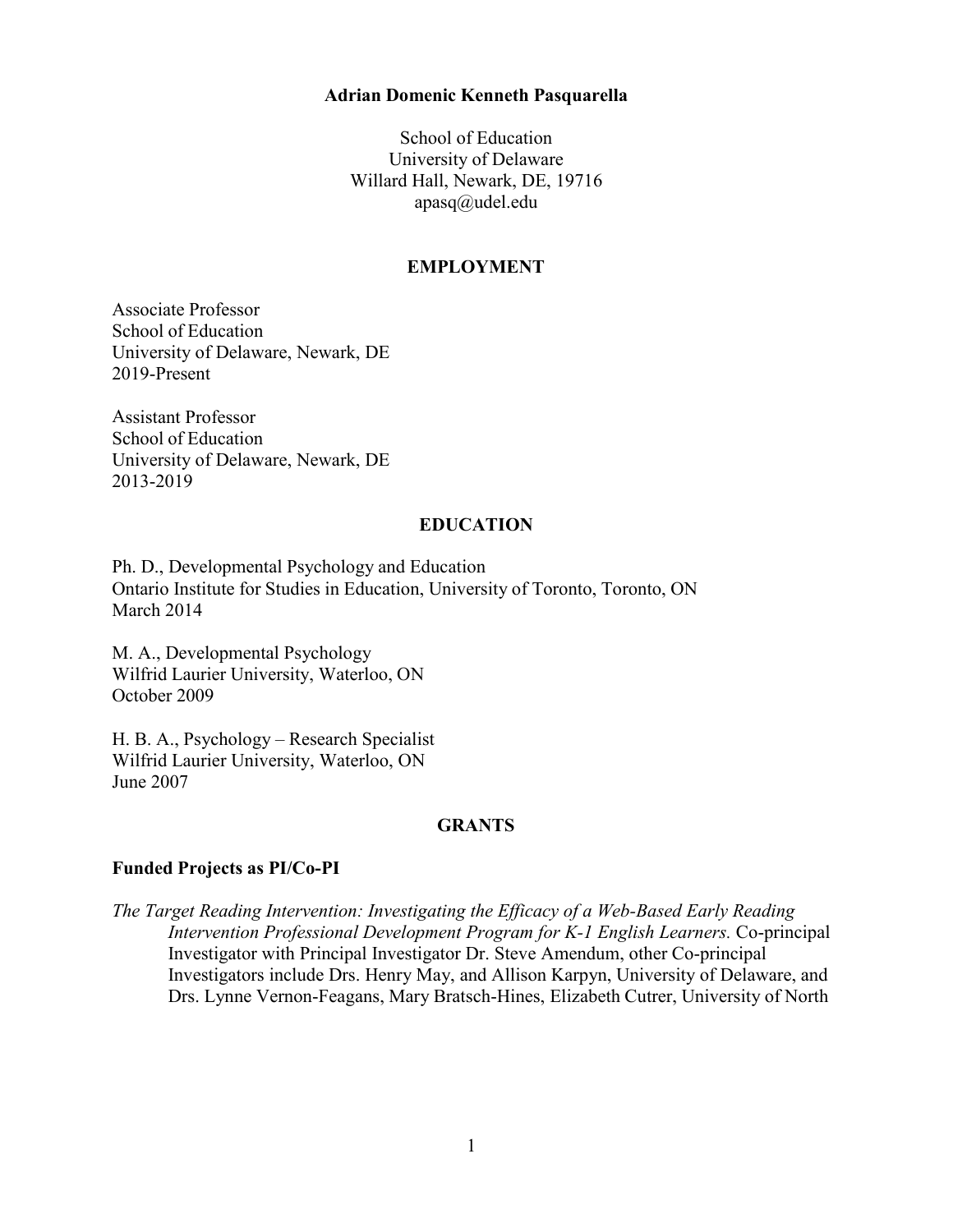Carolina At Chapel Hill, and Dr. Leslie Babinski, Duke University. U.S. Department of Education, Institute of Education Sciences [R305A160255], English Learners – Efficacy and Replication Projects (Goal 3), 2016-2020.

*Examining cross-language relationships in reading fluency and reading comprehension (RC) for English language learners: Insights from eye-tracking and think-aloud protocols.* Principal Investigator; funded by the University of Delaware General University Research (GUR) grant program, Newark, DE, 2015-2017, \$7500.

#### **TEACHING EXPERIENCE**

*Instructor, EDUC 822 – Critical Issues in Literacy Development* Fall 2019

*Instructor, EDUC440/740 –Literacy Instruction for English Language Learners (fully online)* Spring 2014-present (14, 3 credit sections)

*Instructor, EDUC210 – Beginning Literacy Instruction* Fall 2013-present (12, 3 credit sections)

*Instructor, EDU3506H Foundations of Psychology* Spring 2011

*Instructor, ROPY299 Research Opportunities Program (ROP), University of Toronto* Fall 2009 - Spring 2013 (Supervised 25 students total)

#### **PUBLICATIONS**

#### **Journal Publications (chronological order)**

- Hipfner-Boucher, K., Pasquarella. A, Prasad, S., & Chen, X. (in press). The development of cognate awareness in child L2/L3 learners of French in French immersion: The effects of orthographic overlap and cognate status. *Journal of Speech,Language and Hearing Research*
- Fraser, C., Pasquarella, A., Geva, E., Gottardo, A., & Biemiller, A. (2021). L2 comprehensionof logical relationships in expository texts: Evidence for the confluence of general vocabulary and text-connecting functions. *Language Learning, published online.*
- Deacon, S. H., Pasquarella, A., Marinus, E., Tims, T., & Castles, A. (2019). Orthographic processing and children's word reading development. *Applied Psycholinguistics, 40,* 509- 534.
- Walpole, S. McKenna, M., Pasquarella, A., Amendum, S., & Strong. J. Z. (2017). The promise of a literacy reform effort in the upper elementary grades. *Elementary Schools Journal, 118, published online.*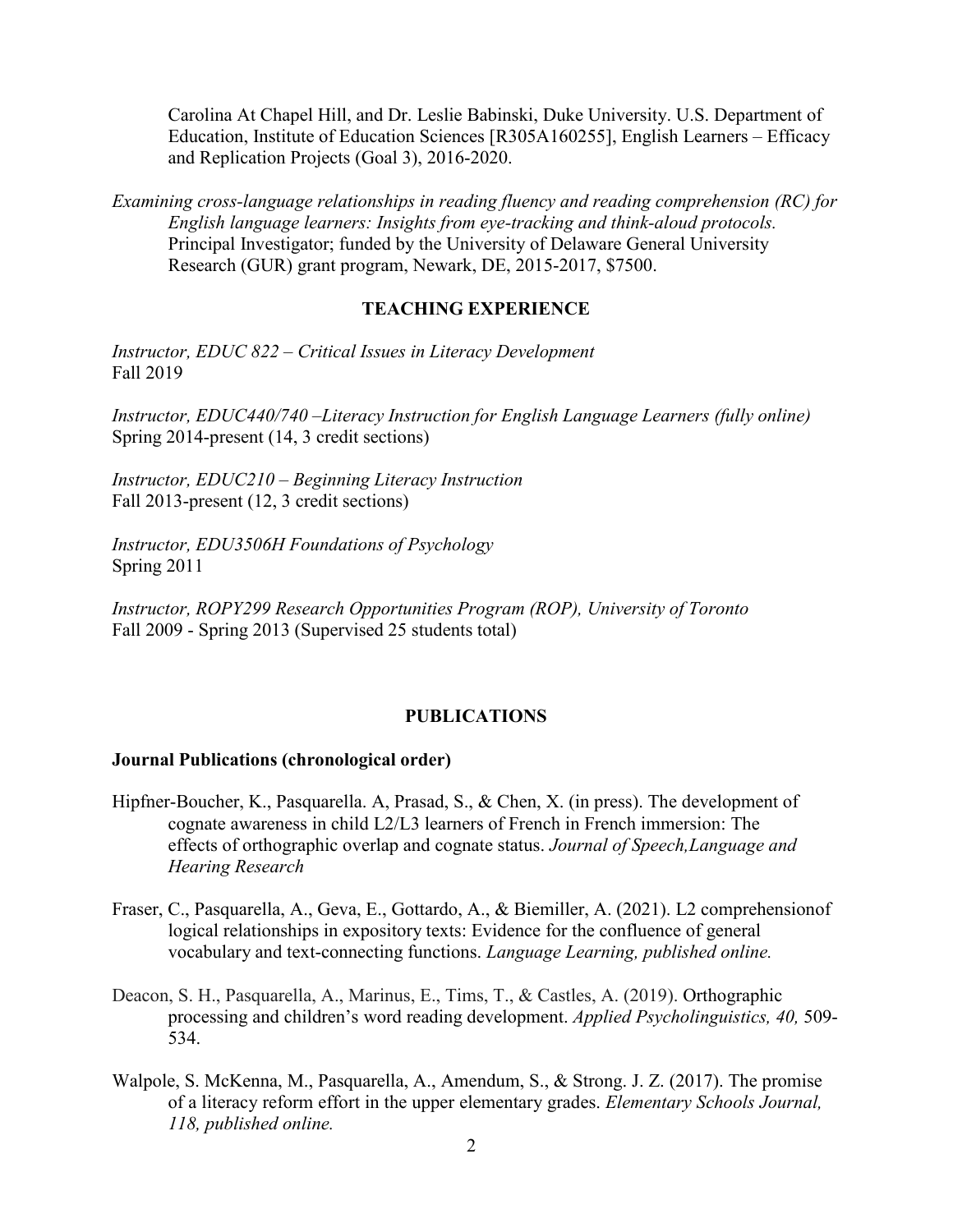- Cuza, A., Miller, L., Pasquarella, A. & Chen, X. (2017). The role of literacy instruction in the development of Spanish as a heritage language during childhood. *Heritage Language Journal, 14,* 100-123.
- Hipfner-Boucher, K., Pasquarella. A, Chen, X., & S. H. Deacon (2016). Cognate Awareness in French Immersion Students: Contributions to French Reading Comprehension in the Early Elementary Grades. *Scientific Studies of Reading, 20,* 389-400*.*
- Jia, F., Gottardo, A., Chen, X., Koh, P.W., & Pasquarella, A. (2016). English proficiency and acculturation among Chinese immigrant youth in Canada: a reciprocal relationship. *Journal of Multilingual and Multicultural Development, 37, 774-782.* DOI: 10.1080/01434632.2015.1133630
- Gottardo, A., Pasquarella, A., Chen, X., & Ramirez, G. (2016). The impact of language on the relationships between phonological awareness and word reading in different orthographies: A test of the psycholinguistic grain size theory in bilinguals. *Applied Psycholinguistics, 37,* 1083-115. DOI: 10.1017/S0142716415000508
- Au-yueng, K., Hipfner-Boucher, K., Chen, X., Pasquarella, A., D'Angelo, N., & Deacon, H. (2015). Development of English and French Language and Literacy Skills in EL1 and ELL French Immersion Students in the Early Grades. *Reading Research Quarterly, 50,* 233-254. DOI: 10.1002/rrq.95
- Pasquarella, A., Chen, X., Gottardo, A., & Geva, E. (2015). Cross-language transfer of word reading accuracy and word reading fluency in Spanish-English and Chinese-English bilinguals: Script-universal and script-specific processes. *Journal of Educational Psychology, 107,* 96-110. DOI: 10.1037/a0036966
- Welcome, S. E., Pasquarella, A., Chen, X., Olson, D. R., & Joanisse, M. R. (2014). Preserved mid-fusiform activation for visual words in a patient with Pure Alexia. *Neuropsychologia, 65,* 113-124.
- Pasquarella, A., Deacon, S., H., Chen, X., Commissaire, E., & Au-Yeung, K. (2014). Acquiring orthographic processing through word reading: Evidence form children learning to read French and English. *International Journal of Disability, Development and Education, 61,* 240-257, DOI: 10.1080/1034912X.2014.932579
- Commissaire, E., Pasquarella, A., Chen, X. & Deacon, S. H. (2014). Development of orthographic processing in French-English bilinguals: Is it a unified system? *Written Language and Literacy, 17,* 16-39. DOI: 10.2075/wll.17.102com
- Jia, F., Gottardo, Koh, P., Chen. X., & Pasquarella, A. (2014). The role of acculturation in reading a second language: Its relation to English literacy skills in immigrant Chinese adolescents. *Reading Research Quarterly, 49,* 251-261. DOI: 10.1002/rrq.69

Ramirez, G., Chen, X., & Pasquarella, A. (2013). Cross-linguistic Transfer of morphological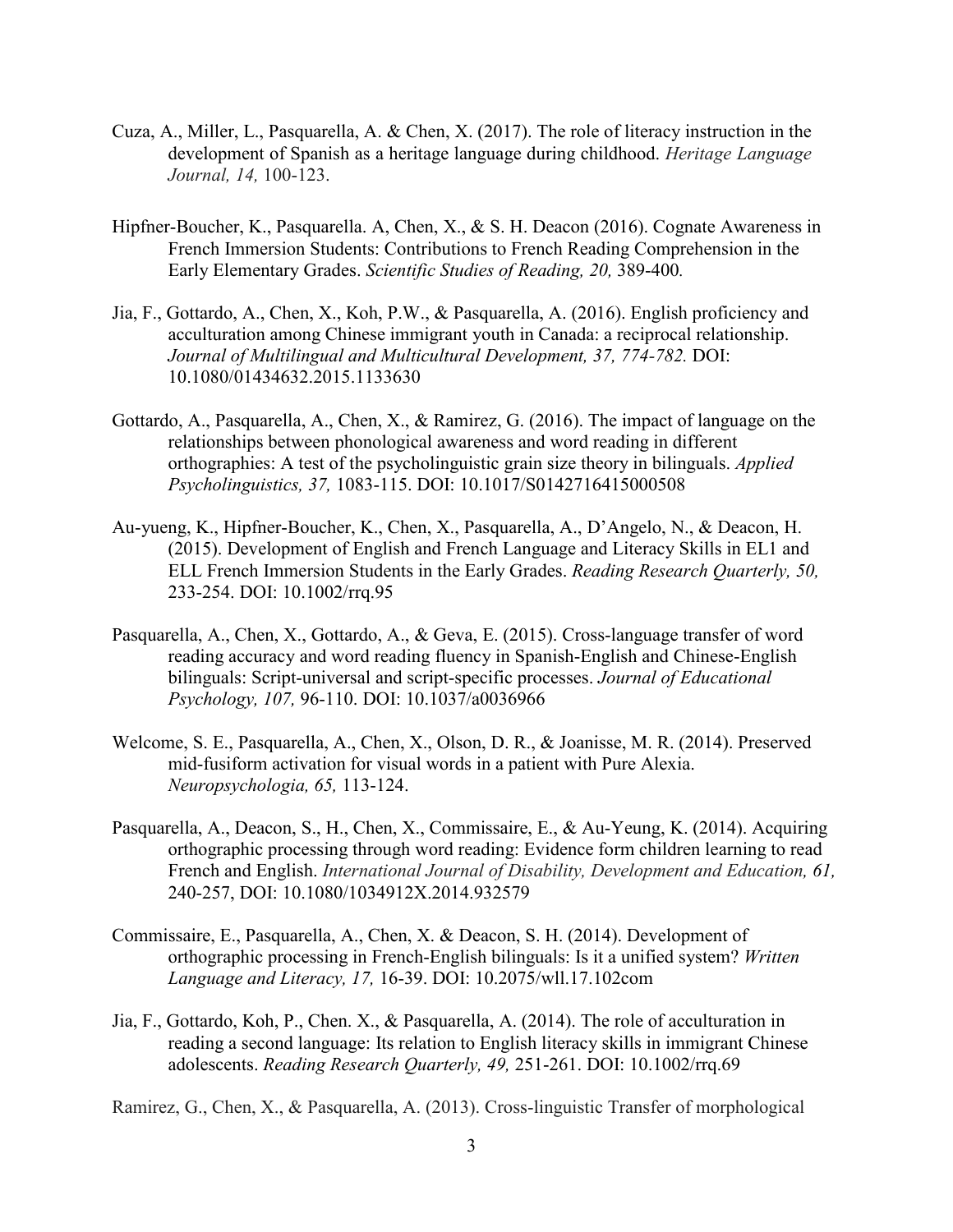awareness in Spanish-speaking ELLs: The facilitating effect of cognate knowledge. *Topics in Language Disorders, 33,* 73-92.

- Deacon, S. H., Benere, J., & Pasquarella, A. (2013). Reciprocal relationship: Children's morphological awareness and their reading accuracy across grades 2 and 3. *Developmental Psychology*, *49,* 1113-1126. DOI: 10.1037/a0029474
- Deacon, H., Commissaire, E., Chen, X., & Pasquarella, A. (2013). Learning about print: The development of orthographic processing and its relationship to reading in first grade children in French immersion. *Reading and Writing, 26,* 1087-1109.
- Pasquarella, A., Grant, A., & Gottardo, A. (2012). Comparing factors related to reading comprehension in adolescents who speak English as a first (L1) or second (L2) language. *Scientific Studies of Reading, 16,* 475-503. DIO: 10.1080/10888438.2011.593066
- Pasquarella, A., Chen, X., Lam, K., Yang, C. L., & Ramirez, G. (2011). Cross-language Transfer of Morphological Awareness in Chinese-English Bilinguals. *Journal of Research in Reading, 34,* 23-42. DIO: 10.1111/j.1467-9817.2010.01484.x

#### **Book Chapters**

- Pasquarella, A. (2019). Best Practices in Writing Instruction for English Language Learners. In S. Graham, C. A. MacAurthur, & M. Hiebert (Eds). *Best Practices in Writing Instruction.* Gilford.
- Chen, X., & Pasquarella, A. (2017). Chinese literacy acquisition. In C. Perfetti & L. Verhoeven (Eds.). *Learning to Read Across Language and Writing Systems.* Cambridge University Press.
- Commissaire, E., Pasquarella, A., Chen, Xi., & Deacon, S. E. (2016). The development of orthographic processing skills in children in early French immersion programs. In E. Zaretsky & M. Schwartz (Eds.). *Cross-linguistic Transfer in Reading in Multilingual Contexts.* John Benjamins Publishing Company.

## **Under Review**

- Iwenofu, L., Geva, E., Pasquarella, A., Fraser, C., Kornacki, T., & Azimi, M. (under review). Reading development in language minority and socio-economically disadvantaged youth: Examination of differential intervention effects. *Journal of Educational Psychology*
- Shen, Ye., Wang, R., Zhang, F., Barbieri, C., & Pasquarella, A. (under review). The effect of enrollment in dual-language Programs in the First Grade on Children's Reading Trajectories Over 5 Year. *Child Development*
- Zhang, F., Shen, Y., Pasquarella, A., & Coker, D. (revised and resubmitted). Early writing skills in children who speak English as a first (L1) or second (L2) language: the critical role of expressive vocabulary for young L2 learner. *Reading and Writing: An Interdisciplinary Journal.*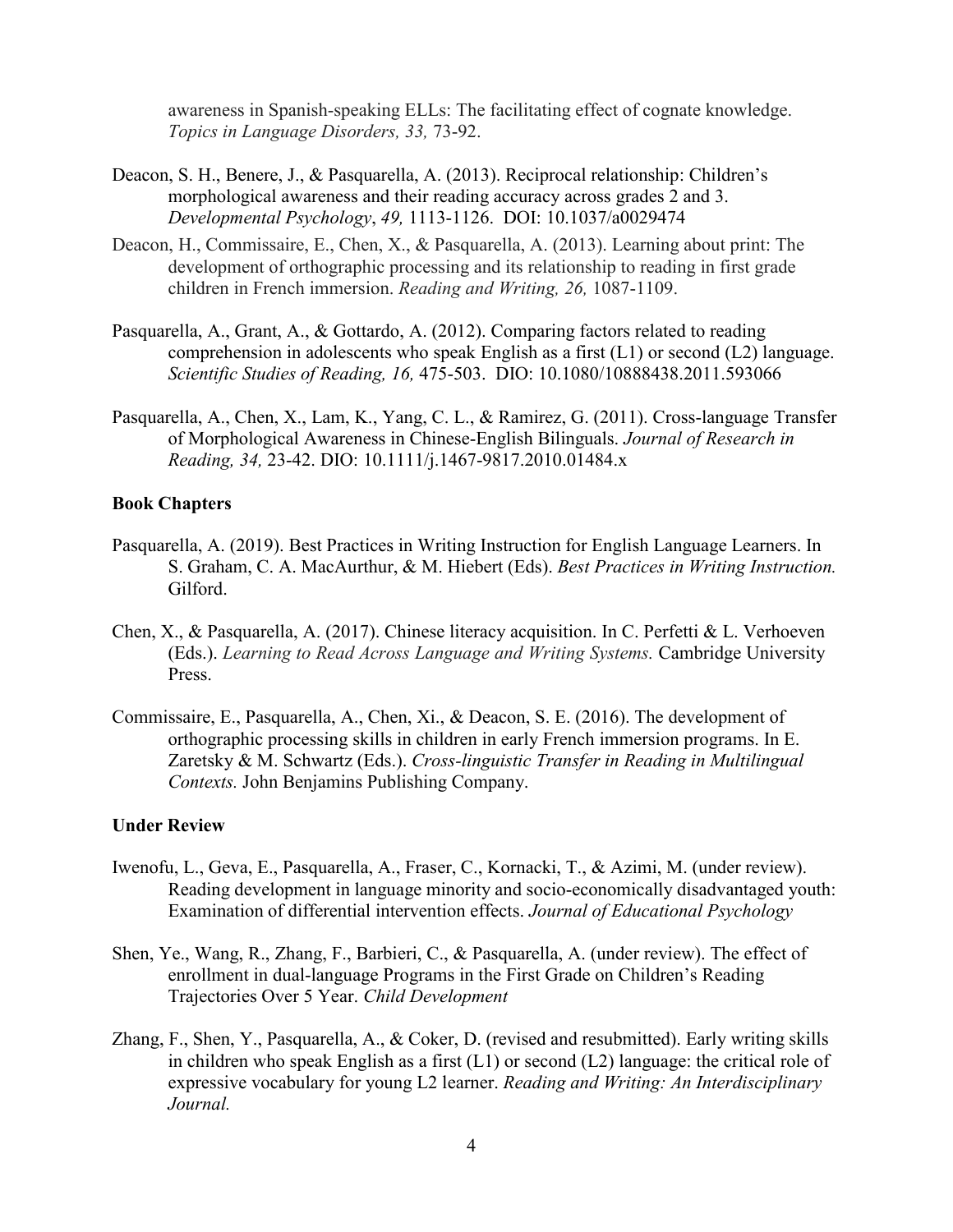### **Reports**

- Pasquarella, A. (2019). Striving Readers Comprehensive Literacy Longitudinal Evaluation, 2012-2017. Components of Comprehensive School Reform on Reading Development. *Report prepared for the U.S. Department of Education*
- Pasquarella, A., Strong, J. Z., Walpole, S. (2018). Innovative Approaches to Literacy, Research to Practice Evaluation of Bookworms. *Report prepared for the U.S. Department of Education*
- Pasquarella, A (2017). Georgia Literacy Plan: Striving Readers District and School-level Report for the 2016-2017 Academic Year. *Report prepared for the U.S. Department of Education*
- Pasquarella, A (2016). Georgia Literacy Plan: Striving Readers District and School-level Report for the 2015-2016 Academic Year. *Report prepared for the U.S. Department of Education*
- Pasquarella, A (2015). Georgia Literacy Plan: Striving Readers District and School-level Report for the 2014-2015 Academic Year. *Report prepared for the U.S. Department of Education*
- Pasquarella, A. (2014). Georgia Literacy Plan: Striving Readers District and School-level Report for the 2013-2014 Academic Year. *Report prepared for the U.S. Department of Education*
- Pasquarella, A. (2014). Georgia Literacy Plan: Striving Readers Preliminary Report for the 2013- 2014 Academic Year. *Preliminary Report prepared for the U.S. Department of Education*
- Cummins, J., Chen, X., Li, J., Luo, Y., Pasquarella, A., & Pothier, M. (2010). Evaluation of the Hamilton-Wentworth District School Board English/Mandarin Bilingual Language Transition Program at Prince Philip Public School. *Interim Report prepared for Hamilton-Wentworth District School Board*
- Cummins, J., Chen, X., Al-Alawi, M., El-fiki, H., Pasquarella, A., Luo, Y., Li, J., & Song, X. (2010). Evaluation of the Greater Essex County District School Board English/Arabic Bilingual Language Transition Program at Begley Public School. *Interim Report prepared for Greater Essex County District School Board*

### **Conference Proceedings**

- Pasquarella, A., & Chen, X. (2011). Cross-linguistic transfer in Chinese-English bilinguals. *Conference proceedings for edited book based on the Research in Reading Chinese Conference at OISE/UofT, July 2010.*
- Pasquarella, A., & Gottardo, A. (2008). The Simple View of Reading and Adolescent First and Second Language Learners. *32nd Annual International Academy of Research in Learning Disabilities Conference Program,* 45-46.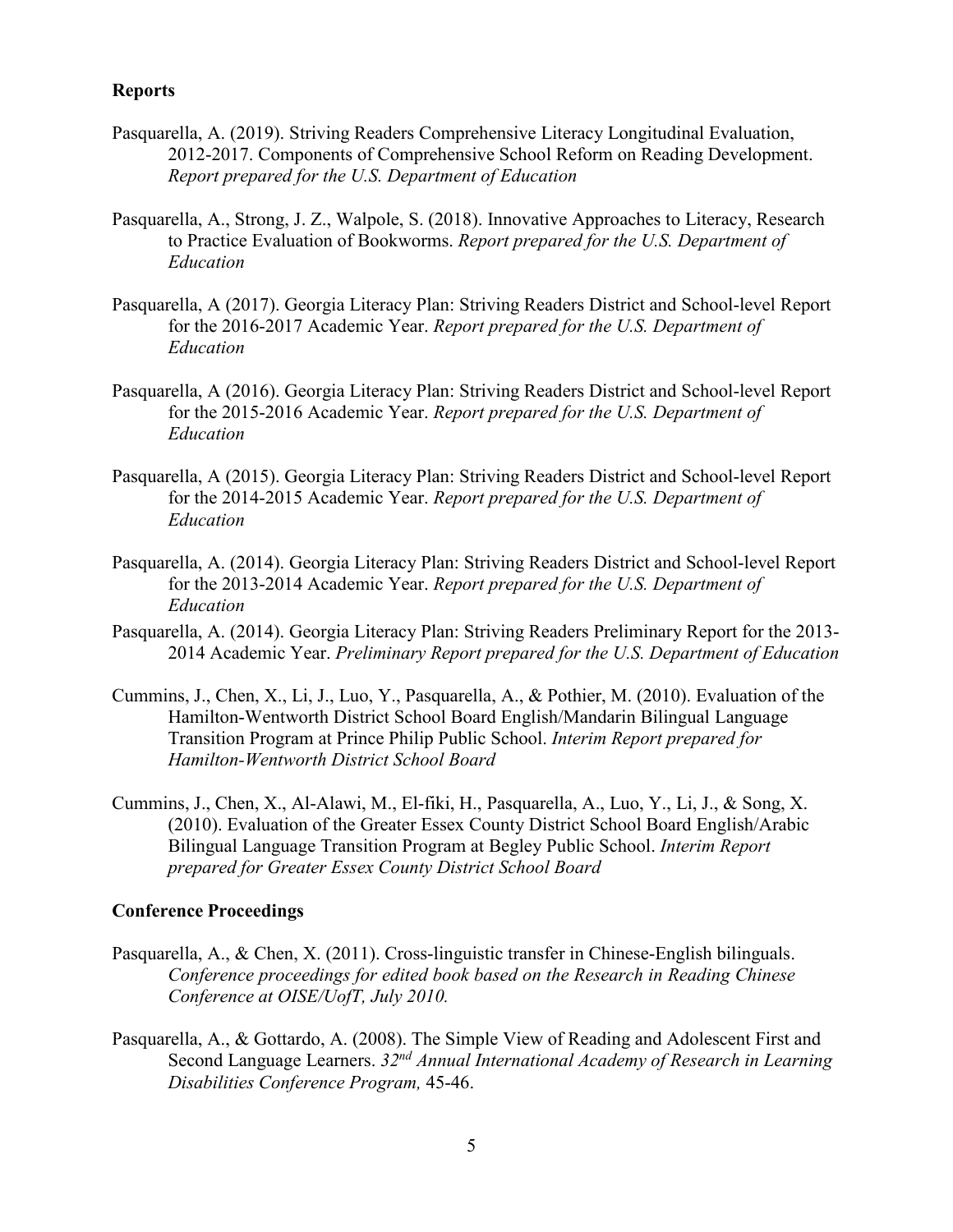### **Theses**

- Pasquarella, A. (2014). Reading comprehension in Spanish-English and Chinese-English bilinguals. Unpublished Doctoral dissertation, Department of Applied Psychology and Human Development at the Ontario Institute for Studies in Education, University of Toronto, ON
- Pasquarella, A. (2009). Reading comprehension in adolescent first and second language English learners: A comparison of simple and multi-component models. Unpublished Masters thesis, Department of Psychology, Wilfrid Laurier University, ON
- Pasquarella, A. (2007). The role of print exposure in the reading skills of high school students. Unpublished Honors thesis, Department of Psychology, Wilfrid Laurier University, ON

### **CONFERENCE PRESENTATIONS**

- Zhang, F., Shen, Y., Pasquarella, A., & Coker, D. (2021, July). Early Writing Skills of English Language Learners (ELLs) and Native English Speakers (NESs): Examining Predictors of Contextualized Spelling, Writing Fluency, and Writing Quality. Presented at the Twenty-Seventh Annual Meeting of the Society for the Scientific Study of Reading, Virtual Conference.
- Pasquarella, A., Strong, J. Z., Coker, D., & Walpole, S. (2020, July). Reading and writing across elementary school: How the development of reading fluency and comprehension predicts writing. Presented at the Twenty-Seventh Annual Meeting of the Society for the Scientific Study of Reading, Newport Beach, CA, USA.
- Shen, Y., Pasquarella, A., Wang, R., & Zhang, F. (2020, July). The Role of Reading and Writing Instructional Practices on Reading Comprehension Development in English Learners and Native-English Speakers. Poster to be presented at the Twenty-Seventh Annual Meeting of the Society for the Scientific Study of Reading, Newport Beach, CA, USA.
	- Shen, Y., Pasquarella, A., Potter, A., & Yates, N. (2020, April). Exploring How Reading and Writing Instruction Relates to Reading Development Across Grades 3 to 5. Paper to be presented at the 2020 AERA Annual Meeting, San Francisco, CA, USA.
	- Shen, Y., Pasquarella, A., Coker, D., & Zhang, F. (2020, March). Writing to Read (Better): Engaging Students in the Writing Process Supports the Development of Reading Proficiency Across Grades 3 to 12. Poster to be presented at the 2020 Writing Research Across Borders V, Xi'an, Shanxi, China.
	- Shen, Y., Avelar, D., Pasquarella, A., Chen, X., Xue, J., & Zhang, J. (2019, November). Morphological Awareness and Reading Comprehension in Chinese and English: A comparison of foreign language and second language learners. Poster presented at the 44th Annual Boston University Conference on Language Development, Boston, MA, USA.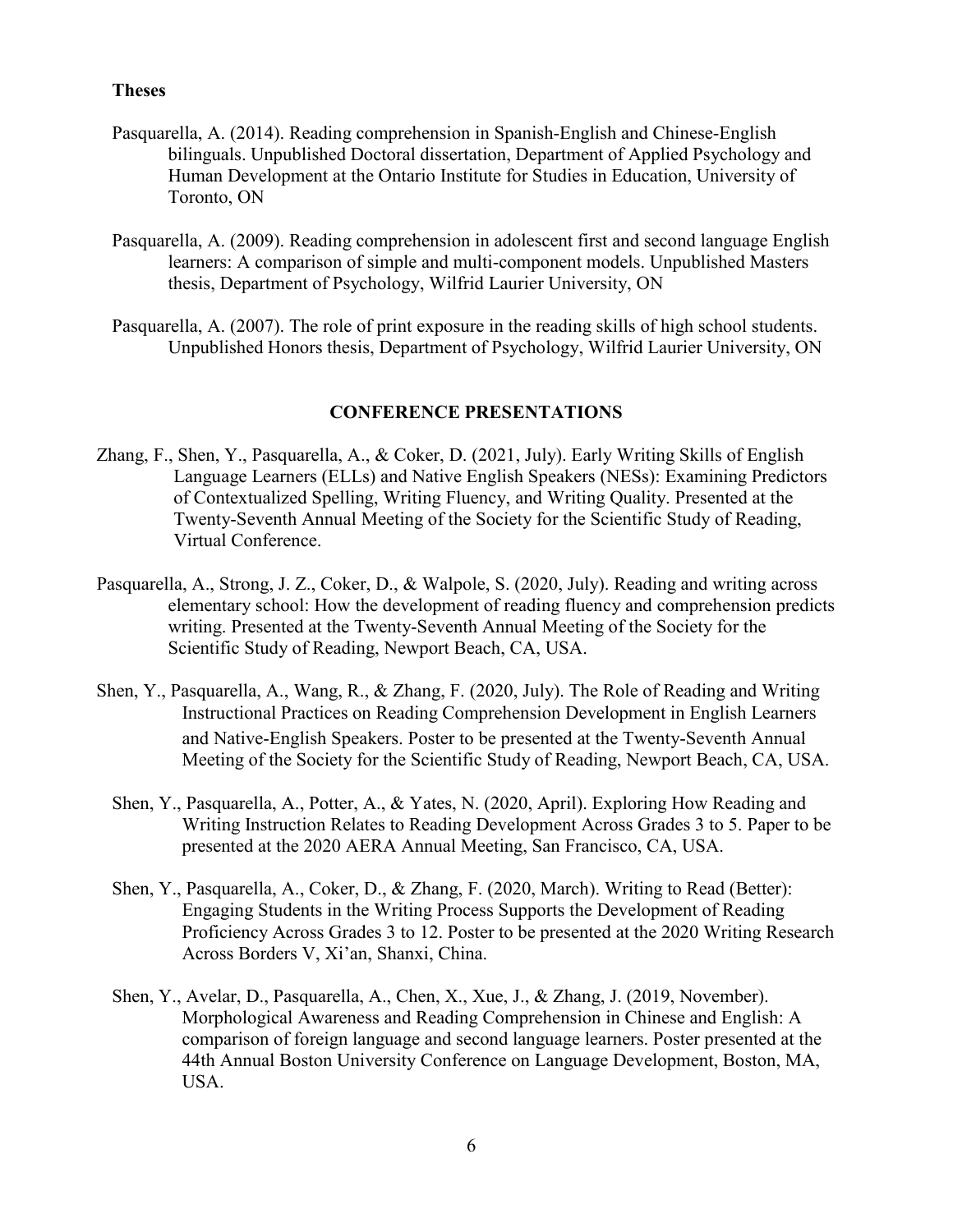- Avelar, D., Shen, Y., Pasquarella, A., & Iglesias, A. (2019, November). Expressive Language Growth of Monolingual Spanish-Speaking Children. Poster presented at the 44th Annual Boston University Conference on Language Development, Boston, MA, USA.
- Shen, Y., Pasquarella, A., Chen, X., & Prasad, S. (2019, April). Cognate Awareness as a Longitudinal Predictor of Second Language Reading Comprehension: The Facilitating Effects of Word Identification and Vocabulary. Poster presented at the 34th Annual Marion H. Steele Research Symposium, Newark, DE, USA.
- Amendum, S., Pasquarella., A., Jennings, A., Purinton, A., Bratsch-Hines, M., Vernon-Feagans, L., Varghese, C., Babinski, L., & Blackman, H. (2019). Teacher Knowledge and the Development of Literacy Skills in Young English Learners. Society for Research in Child Development Biennial Meeting 2019, March, Baltimore, MD
- Avelar, D., Pasquarella, A., Jennings, A., Amendum, S., Bratsch-Hines, M., Vernon-Feagans, L., Varghese, C., & Babinski, L. (2019). Influence of Young English Learners' Home Print Exposure on Models of Reading. Society for Research in Child Development Biennial Meeting 2019, March, Baltimore, MD
- Pasquarella, A., Deacon, H., Marinus, E., Tims, T., & Castles, A. (2019). Orthographic Processing and Children's Word Reading Development. Society for Research in Child Development Biennial Meeting 2019, March, Baltimore, MD
- Pasquarella, A., Strong, J., Shirilla. M., Coker, D., & Walpole, S. (2019). The Relationship Between the Development of Reading Skills and Persuasive Writing Across Grades 2 to 5. Society for Research in Child Development Biennial Meeting 2019, March, Baltimore, MD
- Strong, J., Walpole, S., Pasquarella, A., Shirilla, M., & Coker, D. (2018). Differential effects of professional development on persuasive writing in grades 1-5. Poster presented at Literacy Research Associations annual conference, Indian Wells, CA, Dec.
- Avelar, D., Purinton, A., Pasquarella, A., & Chen, X. (2018). Cross-cultural comparison of learning to read in English and Chinese: Within and cross-language contributions of word reading, vocabulary and comprehension. Poster presented at the Child Language Symposium, Reading, Berkshire, UK, June.
- Dronjic, V., Pasquarella, A., Chen, X. (2017). Do Spanish and Chinese speakers read English differently? Paper presented at the AZTESOL Conference, Yuma, AZ, April.
- Coker, D., Pasquarella, A., & MacArthur. C. (2017). Assessing the writing skills of English Learners in the first grade. Symposium presented at the  $4<sup>th</sup>$  annual Writing Research Across Borders, Bogata, Feb.
- Amendum, S., Pasquarella. A., Walpole, S., McKenna, M., & Strong, J. (2016). Effects of a tier 1 intervention designed to improve fluency and comprehension in grades 3-5. Paper presented at the 66<sup>th</sup> Annual Conference of the Literacy Research Association, Nashville, TN, Dec.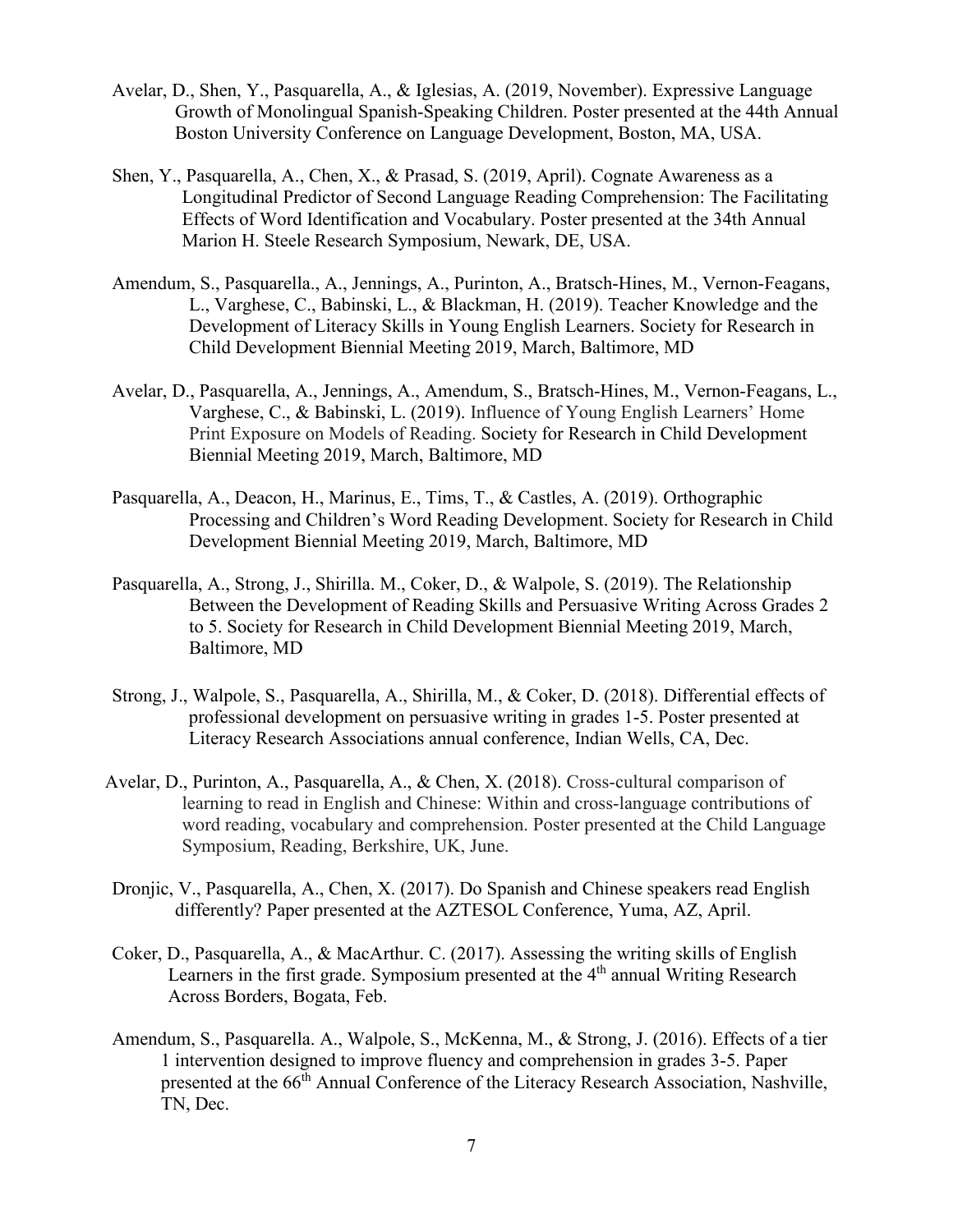- Walpole, S., McKenna, M., & Pasquarella, A. (2016). A simplified text program for the early primary years. Paper presented at the 66<sup>th</sup> Annual Conference of the Literacy Research Association, Nashville, TN, Dec.
- Dronjic, V., & Pasquarella, A. (2016). Do Spanish and Chinese speakers read English differently? Paper presented at the AZTESOL State Conference, Tucson, AZ, Oct.
- Pasquarella, A., & Chen. X., (2016). Learning to read Chinese. Symposium presented at the  $23<sup>rd</sup>$ Annual Meeting of the Society for Scientific Studies in Reading Annual Meeting, Porto, Portugal, July.
- Selvachandran, J., Krenca, K., Pasquarella, A., Hipfner-Boucher, K., & Chen, X. (2016). Story grammar ability and reading comprehension in French. Symposium presented at the 23<sup>rd</sup> Annual Meeting of the Society for Scientific Studies in Reading Annual Meeting, Porto, Portugal, July.
- Pasquarella, A., & Chen, X., Gottardo, A., & Geva, E. (2015). Cross-language transfer of word reading accuracy and word reading fluency in Spanish-English and Chinese-English bilinguals: Script-universal and script-specific processes. Symposium presented at the 22<sup>nd</sup> Annual Meeting of the Society for Scientific Studies in Reading Annual Meeting, Hapuna Beach, Hawaii, USA, July.
- Pasquarella, A., Chen, X., & Xue, J. (2014). Cross-language transfer of first (L1) and second (L2) language reading comprehension (RC): A cross-cultural comparison of learning to read in Canada and China. Symposium presented at the 21<sup>st</sup> Annual Meeting of the Society for Scientific Studies in Reading Annual Meeting, Santa Fe, NM, USA, July.
- Gottardo, A., Mak, L., Pasquarella, A., Koh, P., Chen X., & Jia, F. (2014). The role of age and experience in reading comprehension in English Language Learners (ELLs). Symposium presented at the 21<sup>st</sup> Annual Meeting of the Society for Scientific Studies in Reading, Santa Fe, NM, USA, July.
	- Fraser, C., Pasquarella, A., Geva, E., & Gottardo, A. (2014). Higher-order reading comprehension skills in English Language Learners (ELLs) with reading difficulties: An examination of inferencing, comprehension monitoring, and conjunction knowledge. Symposium presented at the 21<sup>sr</sup> Annual Meeting of the Society for Scientific Studies in Reading, Santa Fe, NM, USA, July.
	- Dol, M., Fraser, C., Pasquarella, A., Iwenofu, L., Kornaki, T., Azimi, M., Gottardo, A., Geva, E., Farnia, F., & Chen, X. (2014). Conducting educational research: Things your methods professor never told you. Poster presented at the Conference of the Canadian Society for the Study of Education, St. Catherines, ON, Canada, May.
	- Chen, X., Au-yueng, K., Pasquarella, A., & Deacon, H. (2014). Language and literacy development of ESL children in French Immersion. Paper presented at the Annual Meeting of the American at the Educational Research Association, Philadelphia, PA, USA.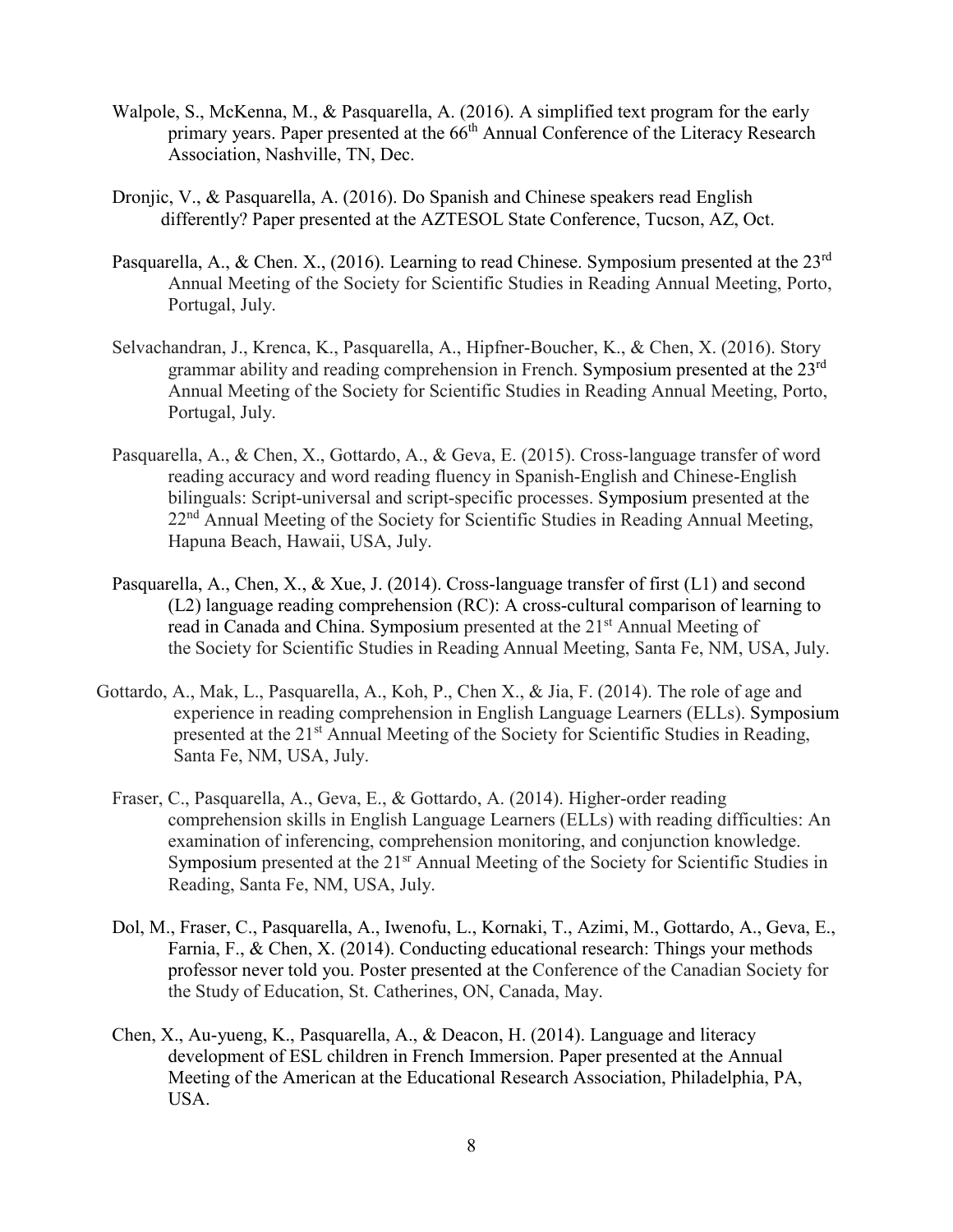- Hipfner-Boucher, K., Pasquarella, A., Chen, X., & Deacon, H. (2014). The contribution of cognate awareness to word reading and reading comprehension. Paper presented at the Annual Meeting of the American at the Educational Research Association, Philadelphia, PA, USA.
- Au-Yueng, K., Chen, X., & Pasquarella, A. (2013). Prediction of English and Chinese Vocabulary in Chinese Adolescent English Language Learners. Symposium presented at the 20<sup>th</sup> Annual Meeting of the Society for Scientific Studies in Reading, Hong Kong, SAR, China, July.
- Pasquarella, A., Koh, Poh Wee., Chen, X., Zhang, J., & Dronjic, V. (2013). Chinese and English reading comprehension in adolescent English language learners: Examining the roles of vocabulary, morphological awareness and syntactic awareness. Symposium presented at the 20<sup>th</sup> Annual Meeting of the Society for Scientific Studies in Reading, Hong Kong, SAR, China, July.
- Gottardo, A., Jia, F., Koh, P.W., Chen, X., Pasquarella, A., Mirza, A., & Mak, L. (2013). Predictors of word reading in Chinese-English speaking adolescents: A comparison of good and poor readers. Poster presented at the 20<sup>th</sup> Annual Meeting of the Society for Scientific Studies in Reading, Hong Kong, SAR, China, July.
- Pasquarella, A., Deacon, H., Chen, X., & Commissaire, E. (2012). French and English orthographic processing and reading. Paper presented at the 6th European Graduate School on Literacy Acquisition, Egmond aan Zee, Netherlands, August
- Pasquarella, A, Ramirez, G., & Chen. X. (2012). What is in the reading comprehension toolbox of Spanish-speaking English language learners? An exploration of morphological and cognate awareness cross-linguistic skill transfer. Symposium presented at the Society forthe Scientific Studies of Reading: Annual Conference, Montreal, QC, CA, July
- Gottardo, A., Jia, F., Pasquarella, A., & Chen, X. (2012). Reading comprehension in adolescent second language learners: Models of risk and resilience. Symposium presented at the Society for the Scientific Studies of Reading: Annual Conference, Montreal, QC, CA, July
- Mak, L., Jia, F., Gottardo, A., Pasquarella, A., & Chen, X. (2012). Predictors of reading comprehension in Chinese-English speaking adolescents. Poster presented at the 31<sup>st</sup> Annual Second Language Research Forum, Pittsburg, PA, USA October
- Gottardo, A., Jia, F., Pasquarella, A., Chen. X., & Cave, P. (2012). Comparing adolescent Chinese-English speaking good and poor readers: Not all second language learners are alike. Paper presented at the 31<sup>st</sup> Annual Second Language Research Forum, Pittsburg, PA, USA October.
- Jia, F., Chuang, S., Pasquarella, A., & Gottardo, A. (2012). Immigrant Chinese Mothers, Fathers, and Youth: The Roles of Family Relationships and Cultural Values on Youth's Happiness and Self-Esteem. Poster presented at the  $14<sup>th</sup>$  Biennial Meeting of the Society for Research on Adolescence, Vancouver, BC, Canada.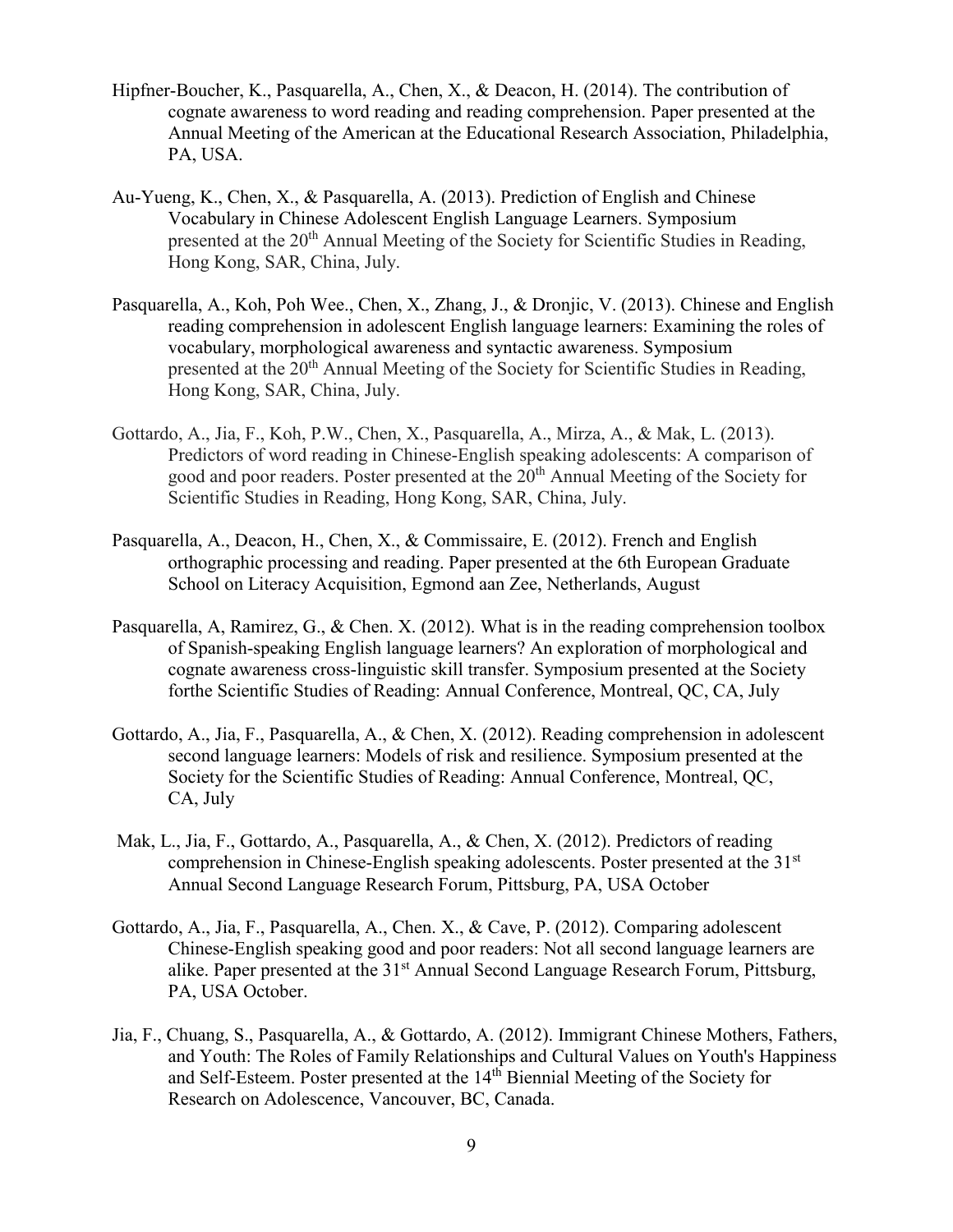- Jia, F., Synyak, K., Pasquarella, A., & Gottardo, A. (2012). Acculturation and English Literacy Skills in Immigrant Chinese Adolescence. Poster presented at the 14<sup>th</sup> Biennial Meeting of the Society for Research on Adolescence, Vancouver, BC, Canada.
- Pasquarella, A., Deacon, H., Chen, X., & Commissaire, E. (2012). French and English orthographic processing and reading. Paper presented at the 6th European Graduate School on Literacy Acquisition, Egmond aan Zee, Netherlands, August
- Pasquarella, A, Ramirez, G., & Chen. X. (2012). What is in the reading comprehension toolbox of Spanish-speaking English language learners? An exploration of morphological and cognate awareness cross-linguistic skill transfer. Symposium presented at the Society for the Scientific Studies of Reading: Annual Conference, Montreal, QC, CA, July
- Gottardo, A., Jia, F., Pasquarella, A., & Chen, X. (2012). Reading comprehension in adolescent second language learners: Models of risk and resilience. Symposium presented at the Society for the Scientific Studies of Reading: Annual Conference, Montreal, QC, CA, July
- Mak, L., Jia, F., Gottardo, A., Pasquarella, A., & Chen, X. (2012). Predictors of reading comprehension in Chinese-English speaking adolescents. Poster presented at the 31<sup>st</sup> Annual Second Language Research Forum, Pittsburg, PA, USA October
- Gottardo, A., Jia, Fanli, Pasquarella, A., Chen. X., & Cave, P. (2012). Comparing adolescent Chinese-English speaking good and poor readers: Not all second language learners are alike. Paper presented at the 31<sup>st</sup> Annual Second Language Research Forum, Pittsburg, PA, USA October.
- Chen X., Pasquarella, A., Deacon, H., & Au-Yueng, K. (2011). Exploring cognate awareness in first grade French immersion children. Symposium presented at the International Association for the Study of Child Language, Montreal, QC, July
- Chen, X., Pasquarella, A., Lam, K., Luo, Y., & Ramirez, G. (2011). Cross-language transfer of morphological awareness in Chinese-English bilinguals: The Effects on word reading, vocabulary, and reading comprehension. Symposium presented at the International Association for the Study of Child Language, Montreal, QC.
- Pasquarella, A., Chen, X., Geva, E., & Gottardo, A. (2011). Universal and language-specific processes in word reading: Comparing cross-language transfer between Spanish-English and Chinese-English bilinguals. Symposium presented at the Society for the Scientific Studies of Reading: Annual Conference, St. Petersburg, FL, USA, July
- Fraser, C., Geva, E., & Pasquarella, A. (2011). Conjunction junction, what's your function? Exploring the role of conjunctions in reading comprehension. Poster presented at the Society for the Scientific Studies of Reading: Annual Conference, St. Petersburg, FL, USA, July
- Pasquarella, A., Welcome, S., Chen, X., Joanisse, M., & Olson, D. (2011). When a writer can't read: A case study of Pure Alexia. Poster presented at the Canadian Psychological Association 72nd Annual Convention, Toronto, ON, CA, June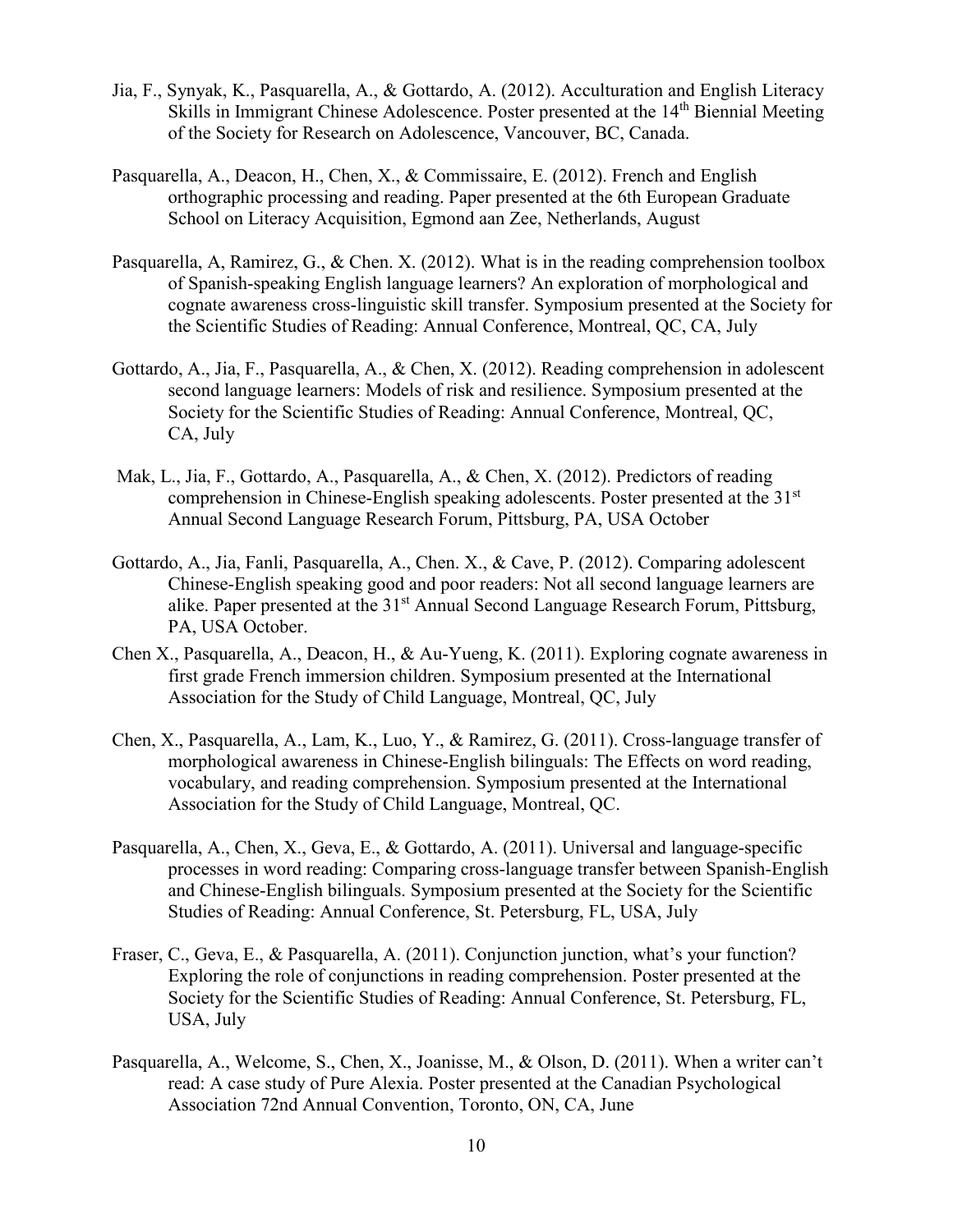- Welcome, S., Pasquarella, A., Chen, X., Olson, D., & Joanisse, M. (2011). Preserved Mid-Fusifrom Activation for Familiar Words in a Patient with Pure Alexia: Blindsight for Written Words? Poster presented at the Cognitive Neuroscience Society 18<sup>th</sup> Annual Meeting, San Francisco, CA, USA, April
- Pasquarella, A., Gottardo, A. & Grant A. (2010). Reading comprehension in adolescent first and second language learners: A comparison of simple and multi-component models. Poster presented at the Society for the Scientific Studies of Reading: Annual Conference, Berlin, Germany, July
- Lam, K., Pasquarella, A., & Chen, X. (2010). Examining cross-linguistic transfer of word reading, vocabulary knowledge and morphological awareness to reading comprehension in Chinese-English Language Learners. Poster presented at the Society for the Scientific Studies of Reading: Annual Conference, Berlin, Germany, July
- Pasquarella, A., Au-yueng, K., Chen, X., Geva, E., & Gottardo, A. (2010). Cross-language transfer of word reading accuracy and word reading fluency in Spanish-English and Chinese-English bilinguals: Further evidence towards the complementation of the "central processing" and "script-dependent" hypotheses. Poster presented at the Research in Reading Chinese Conference, Toronto, ON, CA, July
- Pasquarella, A., Yang, L., & Chen, X. (2010). Examining cross-linguistic transfer between word reading, morphological awareness, and vocabulary knowledge in Chinese-English language learners. Symposium presented at the Development 2010: A Canadian Conference on Development Psychology, Ottawa, ON, CA, May
- Pasquarella, A., Gottardo, A., Farnia, F. & Geva, E. (2009). The development of oral language in early Chinese-English (CE) and Spanish-English (SE) language learners. Poster presented at the Society for the Scientific Studies of Reading: Annual Conference, Boston, MA, USA, June
- Pasquarella, A., Gottardo, A., Farnia, F. & Geva, E. (2009). Predicting reading comprehension in first grade bilinguals: Examining the influence of phonological awareness and word reading in Chinese and English. Poster presented at the Language and Reading Comprehension in Immigrant Children Conference, Toronto, ON, USA, May
- Pasquarella, A., & Gottardo, A. (2008). Reading factors of first and second language English speaking adolescents. Poster presented at the Society for the Scientific Studies of Reading: Annual Conference, Asheville, NC, USA, July
- Pasquarella, A., & Gottardo, A. (2008). The Simple View of Reading and adolescent first and second language learners. Poster presented at the International Academy of Research in Learning Disabilities: Annual Conference, Toronto, ON, CA, June
- Pasquarella, A., Grant, A., & Gottardo, A. (2008). A need for deeper understanding: A preliminary investigation of reading in first (L1) and second (L2) language learning adolescents. Poster presented at the Thesis Poster Conference at Wilfrid Laurier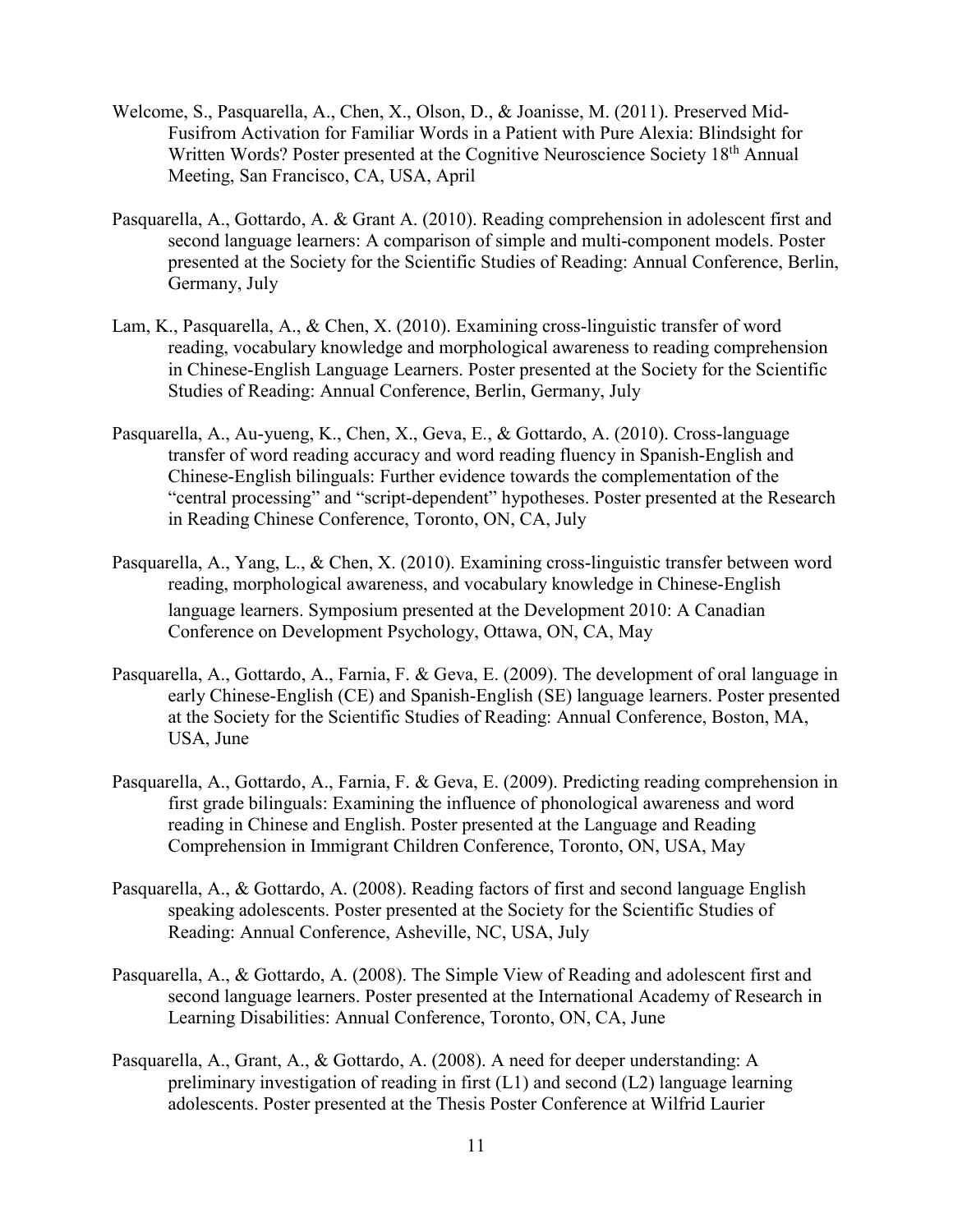University, ON, CA, March

- Gottardo, A., Pasquarella, A., Mueller, J., Geva, E., & Grant, A. (2008). The Simple View of Reading and Second Language Learners. Paper presented at the University of California Linguistic Minority Research Institute: Biliteracy Development Research Forum, Santa Barbara, CA, January
- Gottardo, A., Geva, E., Grant, A., Azimi, M., Ndlovu, K. & Pasquarella, A. (2007). A preliminary test of the Simple View of Reading: Concurrent predictors of reading comprehension in third grade second language learners. Poster presented at the Canadian Language and Literacy Research Network Annual Scientific Conference, Calgary, AB, CA, June
- Pasquarella, A., Grant, A., & Gottardo, A. (2007). The role of print exposure and gender in L1 and L2 adolescent readers. Poster presented at the annual conference of the Ontario Branch of the International Dyslexia Association. Toronto, ON, CA, May
- Pasquarella, A., Grant, A., & Gottardo, A. (2007). The role of print exposure in the reading skills of adolescents. Poster presented at the Thesis Poster Conference at Wilfrid Laurier University, ON, CA, March

#### **WORKSHOPS**

- Pasquarella, A. (2021). Namibia Reads: A Digital Library That Empowers Teachers and Students. Virtual presentation for the Namibia Ministry of Education and the Namibia Library and Archive Services, Namibia, Africa, July.
- Pasquarella, A., & Amendum, S. (2016). SRCL data trends and influences on literacy development. Evaluation report at the Georgia Department of Education Striving Readers Comprehensive Literacy Program Leadership Summit, Athens, GA. November.
- Pasquarella, A. (2016). Literacy Task Force Report: 2011-2015 results from the Striving Readers Comprehensive Literacy grant. Evaluation report at the Georgia Department of Education, August Board Meeting, Altanta, GA. August.
- Pasquarella, A. (2015). 2014-15 Data Trends and Exploring Factors Related to School Improvement. Evaluation report at the Georgia Department of Education Striving Readers Comprehensive Literacy Program Leadership Summit, Athens, GA. November.
- Amendum, S., & Pasquarella, A. (2013-2014). Using language frames to support language and literacy of struggling readers. Monthly workshop conducted with Gallaher School, Newark, DE.
- Pasquarella, A., & Fraser, C. (2012). The Vocabulary Learning Project (VLP) tutor training seminar. Lecture and workshop presented for tutors apart of the VLP, OISE/University of Toronto, ON, December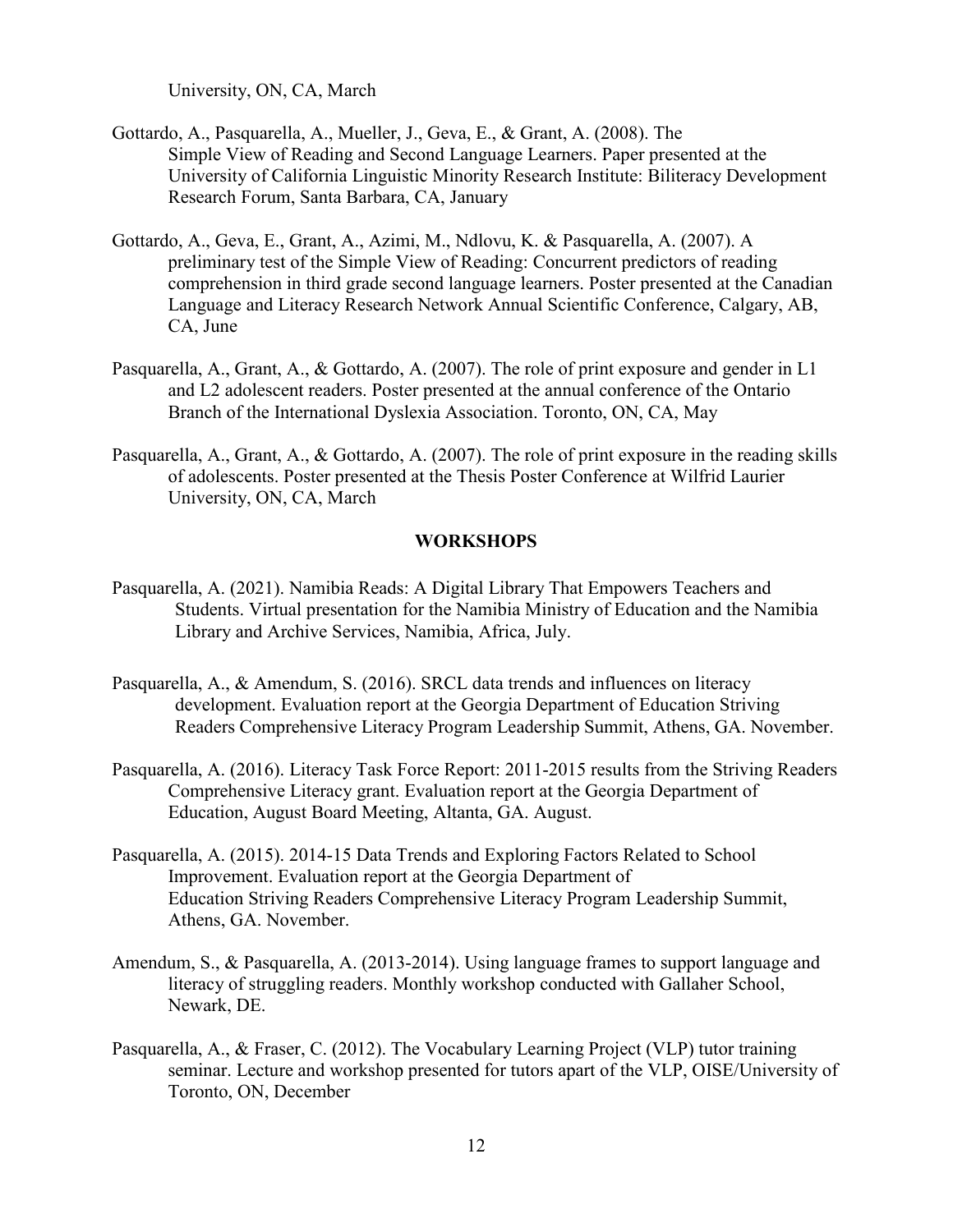- Pasquarella, A., & Bryant, K. (2011). Developing oral language in the classroom: Fostering growth in Ojibway and English. Three day Professional Development Workshop at Eenchokay Birchstick School, Pikangikum First Nations Community, Pikangikum, ON, November
- Pasquarella, A., & Fraser, C. (2011). The Vocabulary Learning Project (VLP) tutor training seminar. Developed and delivered a two-part seminar for tutors apart of the VLP, OISE/University of Toronto, ON, December
- Pasquarella, A., & Kornaki, T. (2010). The Vocabulary Learning Project (VLP) tutor training seminar. Developed and delivered a two-part seminar for tutors apart of the VLP, OISE/University of Toronto, ON, December
- Pasquarella, A. (2009). The Vocabulary Learning Project (VLP) tutor training seminar. Developed and executed a two-part seminar for tutors apart of the VLP, OISE/University of Toronto, ON, December
- Pasquarella, A. (2008). Teaching by example: Modeling positive behaviours and pro-social attitudes. Lecture and workshop presented at Simcoe Country Recreation Association Training Seminar for Camp Counselors, Barrie, ON, May
- Pasquarella, A. (2008). Communicating with children and parents. Lecture and workshop presented at Simcoe Country Recreation Association Training Seminar for Camp Counselors, Barrie, ON, May

# **INVITED PRESENTATIONS**

- Pasquarella, A. (2014). Literacy Development of English Language Learners: Using First Language Skills to Improve English Reading. Keynote speakers at the PAWS for Reading Conference, Newark, DE. November.
- Pasquarella, A. (2014). Literacy Development of English Language Learners: Cross-linguistic perspectives of word reading, vocabulary and reading comprehension. Guest lecture in Seminar in Proseminar in Educational Research, University of Delaware, DE, March.
- Pasquarella, A. (2013). Models of reading comprehension for English language learners. Guest lecture in Models of Reading Comprehension, University of Virgina, VA, November
- Pasquarella, A. (2013). Universal and language specific aspects of literacy acquisition and instruction for English language learners. Invited colloquium in the School of Education, University of Delaware, Newark, DE, February
- Pasquarella, A. (2012). The development of orthographic processing in French and English. Guest lectured in Special Topics in Second Language Acquisition, OISE/University of Toronto, ON, December

Pasquarella, A. (2012). How to write a research paper for publication. Guest lecture in Research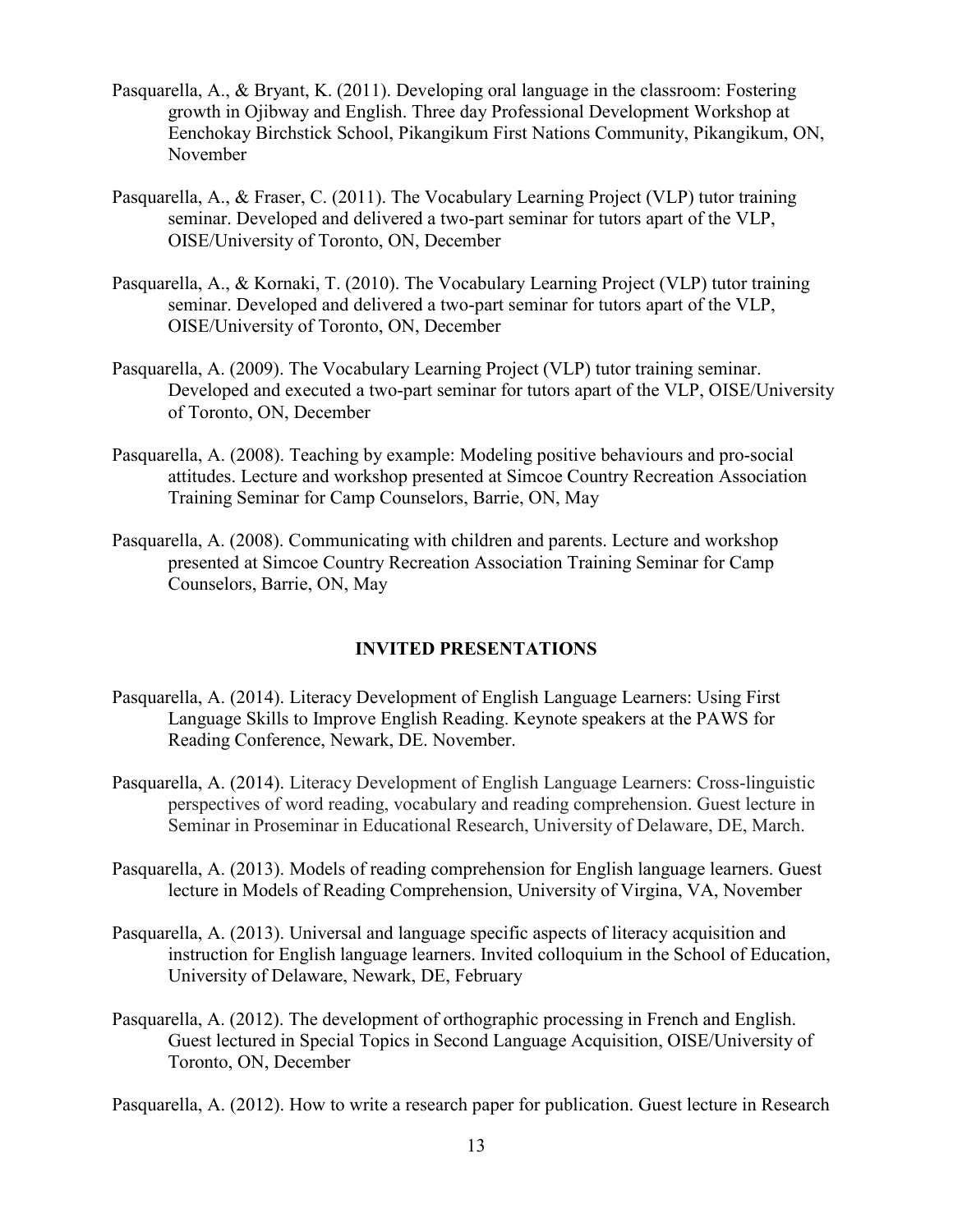Methods, OISE/University of Toronto, ON, November

- Pasquarella, A. (2012). Hierarchical linear regression and structural equation modeling. Guest lecture in Research Methods, OISE/University of Toronto, ON, October
- Pasquarella, A. (2011). Reading comprehension in adolescent English language learners: Previous research and new directions. Guest lecture in Special Topics in Second Language Acquisition, OISE/University of Toronto, ON, March
- Pasquarella, A. (2011). Cognate awareness in young French-English bilinguals. Guest lecture in Special Topics in Second Language Acquisition, OISE/University of Toronto, ON, January
- Pasquarella, A. (2010). When a writer can't read: A case study of Pure Alexia. Guest lecture at the Learning Research and Development Center, University of Pittsburg, Pittsburg, PA, November
- Pasquarella, A. (2010). Acquired word reading disability: Alexia Sine Agraphia. Guest lectured in Language and Literacy Acquisition, OISE/University of Toronto, Toronto, ON, August
- Pasquarella, A. (2010). Measuring cross-linguistic relationships in reading fluency. Guest lectured in Language and Literacy Acquisition, OISE/University of Toronto, Toronto, ON, July
- Pasquarella, A. (2010). Fluency: Definitions, Reading Theory and Educational Implications. Guest lectured in Language and Literacy Acquisition, OISE/University of Toronto, Toronto, ON, February
- Pasquarella, A. (2008). Teaching reading comprehension to adolescents: A component skills approach. Guest lectured presented in Educational Psychology (PS 283), Wilfrid Laurier University, Waterloo, ON, October
- Pasquarella, A. (2008). The reading skills of adolescents: who needs the most help? Guest lecture presented in Educational Psychology, Wilfrid Laurier University, Waterloo, ON, March
- Pasquarella, A. (2008). The unfolding literacy crisis in Canada. Guest lecture presented in the Seminar in Developmental Psychology (PS 475), Wilfrid Laurier University, Waterloo, ON, January
- Pasquarella, A. (2007). What skills are important for reading comprehension? Guest lecture presented in Educational Psychology at Wilfrid Laurier University, Waterloo, ON, November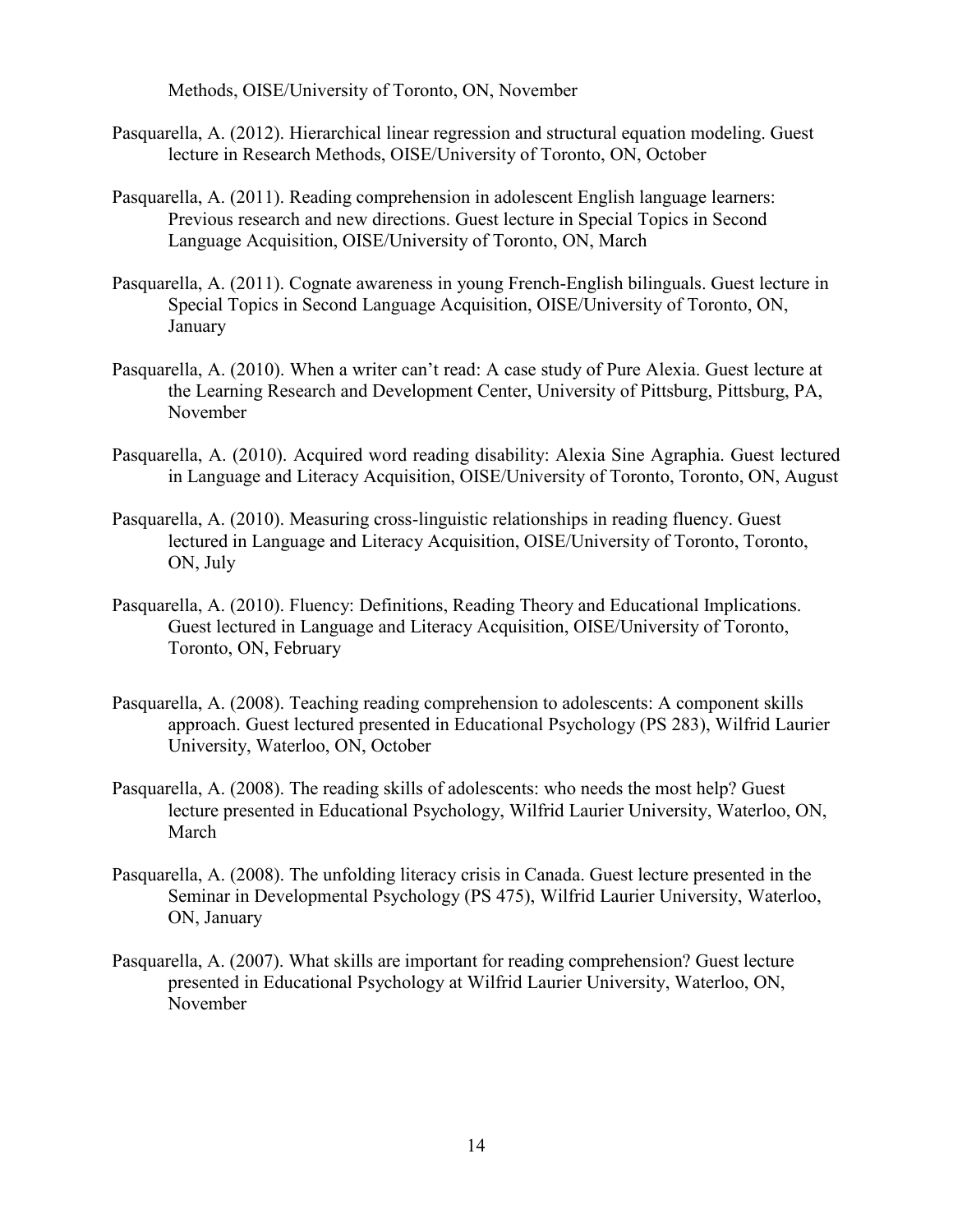### **AWARDS AND HONORS**

University of Delaware, College of Education and Human Development, Dean's Faculty Research Award, 2015-2016

Social Sciences and Humanities Research Council, Doctoral Fellowship, 2012-2013 (20,000 per year)

Language Learning Dissertation Grant, 2012 (\$2000)

Lora Pollota Award (\$2,000), 2012

OISE Student Profile Spotlight, 2011 Featured poster:<http://www.oise.utoronto.ca/oise/UserFiles/File/AdrianPasquarella.pdf> Featured video: <http://www.youtube.com/watch?v=uG3dHOh7WVs>

Ontario Graduate Scholarship Award, 2010-2012 (\$15,000 per year)

OISE Graduate Scholarship, 2009-2013 (\$10,000 per year)

OISE Travel Grants, 2009-2012 (\$5000 total)

Canadian Psychological Association, Academic Award of Excellence for Master's Thesis, 2009

Wilfrid Laurier University Graduate Scholarship, 2007-08 (\$2000); 2008-09 (\$3000)

Wilfrid Laurier University Travel Grant, 2008 (\$550)

Canadian Language and Literacy Research Network - Student Network Travel Grant, 2008 (\$600)

Dean's Undergraduate Honor Roll, 2004-7 (\$1500)

Undergraduate Entrance Scholarship, 2003 (\$1250)

## **PROFESSIONAL ACTIVITIES**

#### **Peer Reviewer**

Annals of Dyslexia, 2019-present Applied Linguistics, 2014-present Applied Psycholinguistics, 2018-present Canadian Journal of Applied Linguistics, 2020-present Child Development, 2018-present Developmental Psychology, 2019-present Journal of Educational Psychology, 2016-present Journal of Learning Disabilities, 2013-present